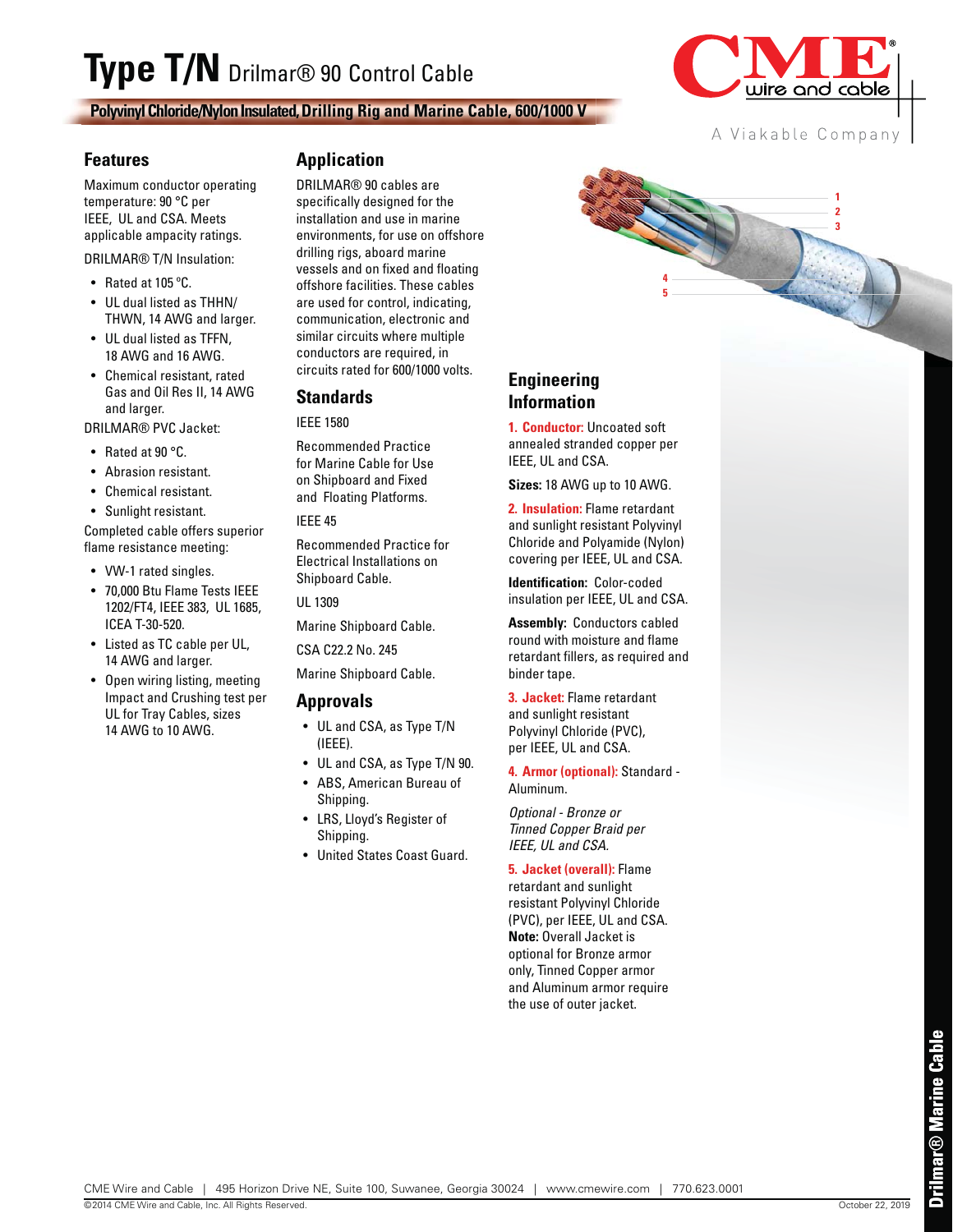

#### **Technical Data**

## **Type T/N** Control Cable, 18 AWG-16 Strands, 600/1000 V

| <b>Conductor</b>  | <b>Unarmored</b> |      |                   |                                      |     |           | <b>Armored</b> |               |                   |       |  |
|-------------------|------------------|------|-------------------|--------------------------------------|-----|-----------|----------------|---------------|-------------------|-------|--|
|                   | <b>Nominal</b>   |      |                   |                                      |     |           | <b>Nominal</b> | <b>Bronze</b> |                   |       |  |
| <b>Number of</b>  | <b>OD</b>        |      | Part              | <b>Net Weight</b><br>lb/kft<br>kg/km |     | <b>OD</b> |                | Part          | <b>Net Weight</b> |       |  |
| <b>Conductors</b> | in               | mm   | <b>Number</b>     |                                      |     | in        | mm             | <b>Number</b> | lb/kft            | kg/km |  |
| $\overline{2}$    | 0.27             | 6.8  | DC18TNT-2         | 35                                   | 52  | 0.32      | 8.1            | DC18TNTB-2    | 82                | 123   |  |
| 3                 | 0.28             | 7.1  | DC18TNT-3         | 44                                   | 65  | 0.33      | 8.4            | DC18TNTB-3    | 93                | 139   |  |
| 4                 | 0.30             | 7.7  | DC18TNT-4         | 54                                   | 80  | 0.35      | 9.0            | DC18TNTB-4    | 107               | 159   |  |
| $\overline{7}$    | 0.35             | 9.0  | <b>DC18TNT-7</b>  | 81                                   | 120 | 0.40      | 10.2           | DC18TNTB-7    | 142               | 212   |  |
| 10 <sup>10</sup>  | 0.44             | 11.2 | <b>DC18TNT-10</b> | 112                                  | 167 | 0.49      | 12.4           | DC18TNTB-10   | 187               | 279   |  |
| 14                | 0.48             | 12.1 | <b>DC18TNT-14</b> | 146                                  | 217 | 0.53      | 13.3           | DC18TNTB-14   | 227               | 338   |  |
| 16                | 0.50             | 12.7 | <b>DC18TNT-16</b> | 163                                  | 243 | 0.55      | 13.9           | DC18TNTB-16   | 248               | 370   |  |
| 19                | 0.56             | 14.1 | <b>DC18TNT-19</b> | 204                                  | 303 | 0.61      | 15.4           | DC18TNTB-19   | 298               | 443   |  |
| 24                | 0.64             | 16.2 | <b>DC18TNT-24</b> | 266                                  | 396 | 0.69      | 17.4           | DC18TNTB-24   | 373               | 556   |  |
| 30                | 0.68             | 17.2 | <b>DC18TNT-30</b> | 303                                  | 451 | 0.73      | 18.5           | DC18TNTB-30   | 417               | 620   |  |
| 37                | 0.73             | 18.5 | <b>DC18TNT-37</b> | 362                                  | 539 | 0.78      | 19.7           | DC18TNTB-37   | 484               | 721   |  |
| 40                | 0.78             | 19.8 | <b>DC18TNT-40</b> | 409                                  | 609 | 0.83      | 21.1           | DC18TNTB-40   | 540               | 804   |  |

| <b>Conductor</b> |      | <b>Armored and Sheathed</b> |                 |                   |               |               |                   |       |  |  |  |  |
|------------------|------|-----------------------------|-----------------|-------------------|---------------|---------------|-------------------|-------|--|--|--|--|
|                  |      |                             | <b>Aluminum</b> |                   | <b>Bronze</b> |               |                   |       |  |  |  |  |
| <b>Size</b>      |      | <b>Nominal OD</b>           | Part            | <b>Net Weight</b> |               | Part          | <b>Net Weight</b> |       |  |  |  |  |
| AWG / kcmil      | in.  | mm                          | <b>Number</b>   | lb/kft            | kg/km         | <b>Number</b> | lb/kft            | kg/km |  |  |  |  |
| $\overline{2}$   | 0.41 | 10.3                        | DC18TNTAS-2     | 80                | 119           | DC18TNTBS-2   | 113               | 168   |  |  |  |  |
| 3                | 0.42 | 10.7                        | DC18TNTAS-3     | 91                | 135           | DC18TNTBS-3   | 125               | 186   |  |  |  |  |
| 4                | 0.44 | 11.3                        | DC18TNTAS-4     | 104               | 154           | DC18TNTBS-4   | 141               | 209   |  |  |  |  |
| $\overline{7}$   | 0.49 | 12.5                        | DC18TNTAS-7     | 138               | 205           | DC18TNTBS-7   | 180               | 268   |  |  |  |  |
| 10               | 0.61 | 15.5                        | DC18TNTAS-10    | 197               | 293           | DC18TNTBS-10  | 249               | 371   |  |  |  |  |
| 14               | 0.65 | 16.4                        | DC18TNTAS-14    | 237               | 352           | DC18TNTBS-14  | 293               | 436   |  |  |  |  |
| 16               | 0.67 | 17.0                        | DC18TNTAS-16    | 258               | 384           | DC18TNTBS-16  | 317               | 472   |  |  |  |  |
| 19               | 0.73 | 18.4                        | DC18TNTAS-19    | 308               | 458           | DC18TNTBS-19  | 373               | 555   |  |  |  |  |
| 24               | 0.81 | 20.5                        | DC18TNTAS-24    | 383               | 570           | DC18TNTBS-24  | 458               | 681   |  |  |  |  |
| 30               | 0.89 | 22.5                        | DC18TNTAS-30    | 459               | 683           | DC18TNTBS-30  | 538               | 801   |  |  |  |  |
| 37               | 0.94 | 23.8                        | DC18TNTAS-37    | 529               | 787           | DC18TNTBS-37  | 613               | 913   |  |  |  |  |
| 40               | 0.99 | 25.1                        | DC18TNTAS-40    | 583               | 873           | DC18TNTBS-40  | 677               | 1007  |  |  |  |  |

The above data are approximate and subject to normal manufacturing tolerances. Where required, the compatibility with glands,

connectors and accessories should be verified using actual dimensions of the product.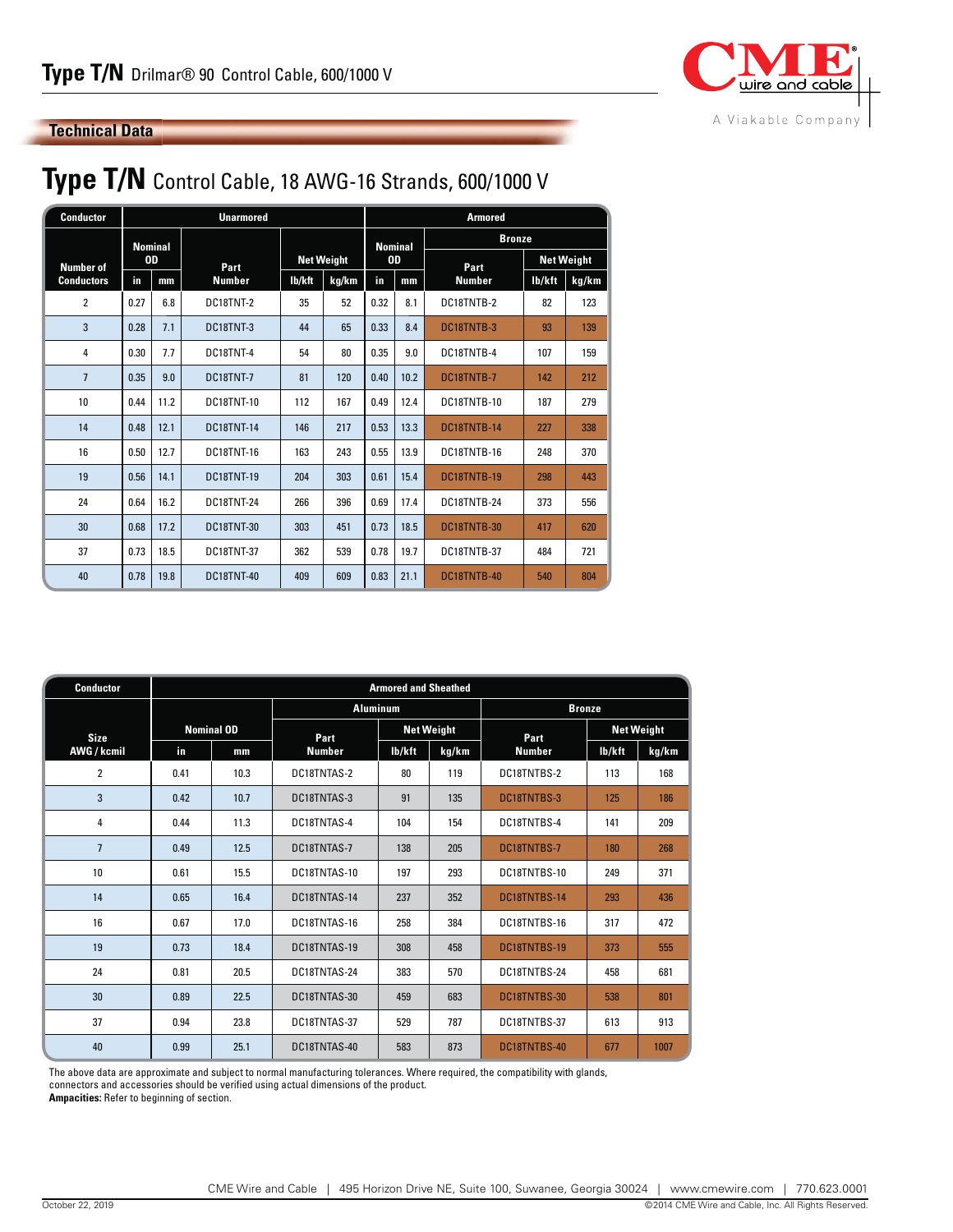

#### **Technical Data** *continued*

## **Type T/N** Control Cable, 16 AWG-26 Strands, 600/1000 V MNIU(3) / MNIA(3) / MNIB(3)

| <b>Conductor</b>  |      |                | <b>Unarmored</b>  |                   |       | <b>Armored</b> |                |               |                   |       |  |
|-------------------|------|----------------|-------------------|-------------------|-------|----------------|----------------|---------------|-------------------|-------|--|
|                   |      | <b>Nominal</b> |                   |                   |       |                | <b>Nominal</b> | <b>Bronze</b> |                   |       |  |
| <b>Number of</b>  |      | <b>OD</b>      | Part              | <b>Net Weight</b> |       | <b>OD</b>      |                | Part          | <b>Net Weight</b> |       |  |
| <b>Conductors</b> | in   | mm             | <b>Number</b>     | lb/kft            | kg/km | in<br>mm       |                | <b>Number</b> | lb/kft            | kg/km |  |
| $\overline{2}$    | 0.29 | 7.4            | DC16TNT-2         | 49                | 73    | 0.34           | 8.7            | DC16TNTB-2    | 100               | 149   |  |
| 3                 | 0.31 | 7.8            | DC16TNT-3         | 57                | 85    | 0.36           | 9.0            | DC16TNTB-3    | 111               | 165   |  |
| $\overline{4}$    | 0.33 | 8.4            | DC16TNT-4         | 70                | 105   | 0.38           | 9.7            | DC16TNTB-4    | 128               | 191   |  |
| $\overline{7}$    | 0.39 | 9.9            | DC16TNT-7         | 109               | 162   | 0.44           | 11.2           | DC16TNTB-7    | 176               | 262   |  |
| 10 <sup>1</sup>   | 0.49 | 12.4           | <b>DC16TNT-10</b> | 152               | 226   | 0.54           | 13.6           | DC16TNTB-10   | 235               | 349   |  |
| 14                | 0.56 | 14.2           | <b>DC16TNT-14</b> | 216               | 321   | 0.61           | 15.4           | DC16TNTB-14   | 310               | 462   |  |
| 16                | 0.59 | 14.9           | <b>DC16TNT-16</b> | 244               | 363   | 0.64           | 16.2           | DC16TNTB-16   | 343               | 511   |  |
| 19                | 0.62 | 15.6           | <b>DC16TNT-19</b> | 278               | 414   | 0.67           | 16.9           | DC16TNTB-19   | 382               | 569   |  |
| 24                | 0.71 | 18.0           | <b>DC16TNT-24</b> | 363               | 540   | 0.76           | 19.2           | DC16TNTB-24   | 482               | 717   |  |
| 30                | 0.75 | 19.2           | <b>DC16TNT-30</b> | 418               | 623   | 0.80           | 20.4           | DC16TNTB-30   | 545               | 811   |  |
| 37                | 0.81 | 20.6           | <b>DC16TNT-37</b> | 503               | 749   | 0.86           | 21.9           | DC16TNTB-37   | 639               | 951   |  |
| 40                | 0.91 | 23.2           | <b>DC16TNT-40</b> | 601               | 895   | 0.96           | 24.4           | DC16TNTB-40   | 753               | 1121  |  |

| <b>Conductor</b> |      | <b>Armored and Sheathed</b> |                 |                   |       |               |                   |       |  |  |  |
|------------------|------|-----------------------------|-----------------|-------------------|-------|---------------|-------------------|-------|--|--|--|
|                  |      |                             | <b>Aluminum</b> |                   |       | <b>Bronze</b> |                   |       |  |  |  |
| <b>Size</b>      |      | <b>Nominal OD</b>           | Part            | <b>Net Weight</b> |       | Part          | <b>Net Weight</b> |       |  |  |  |
| AWG / kcmil      | in.  | mm                          | <b>Number</b>   | lb/kft            | kg/km | <b>Number</b> | lb/kft            | kg/km |  |  |  |
| 2                | 0.43 | 10.9                        | DC16TNTAS-2     | 97                | 145   | DC16TNTBS-2   | 133               | 198   |  |  |  |
| 3                | 0.45 | 11.3                        | DC16TNTAS-3     | 107               | 160   | DC16TNTBS-3   | 144               | 215   |  |  |  |
| 4                | 0.47 | 12.0                        | DC16TNTAS-4     | 124               | 185   | DC16TNTBS-4   | 164               | 245   |  |  |  |
| $\overline{7}$   | 0.56 | 14.2                        | DC16TNTAS-7     | 186               | 276   | DC16TNTBS-7   | 232               | 346   |  |  |  |
| 10               | 0.66 | 16.7                        | DC16TNTAS-10    | 245               | 364   | DC16TNTBS-10  | 302               | 450   |  |  |  |
| 14               | 0.73 | 18.5                        | DC16TNTAS-14    | 320               | 476   | DC16TNTBS-14  | 386               | 574   |  |  |  |
| 16               | 0.76 | 19.2                        | DC16TNTAS-16    | 353               | 525   | DC16TNTBS-16  | 422               | 627   |  |  |  |
| 19               | 0.79 | 19.9                        | DC16TNTAS-19    | 392               | 583   | DC16TNTBS-19  | 464               | 690   |  |  |  |
| 24               | 0.92 | 23.3                        | DC16TNTAS-24    | 525               | 782   | DC16TNTBS-24  | 608               | 904   |  |  |  |
| 30               | 0.96 | 24.5                        | DC16TNTAS-30    | 590               | 878   | DC16TNTBS-30  | 678               | 1009  |  |  |  |
| 37               | 1.02 | 25.9                        | DC16TNTAS-37    | 687               | 1022  | DC16TNTBS-37  | 781               | 1162  |  |  |  |
| 40               | 1.12 | 28.5                        | DC16TNTAS-40    | 805               | 1197  | DC16TNTBS-40  | 910               | 1354  |  |  |  |

The above data are approximate and subject to normal manufacturing tolerances. Where required, the compatibility with glands, connectors and accessories should be verified using actual dimensions of the product.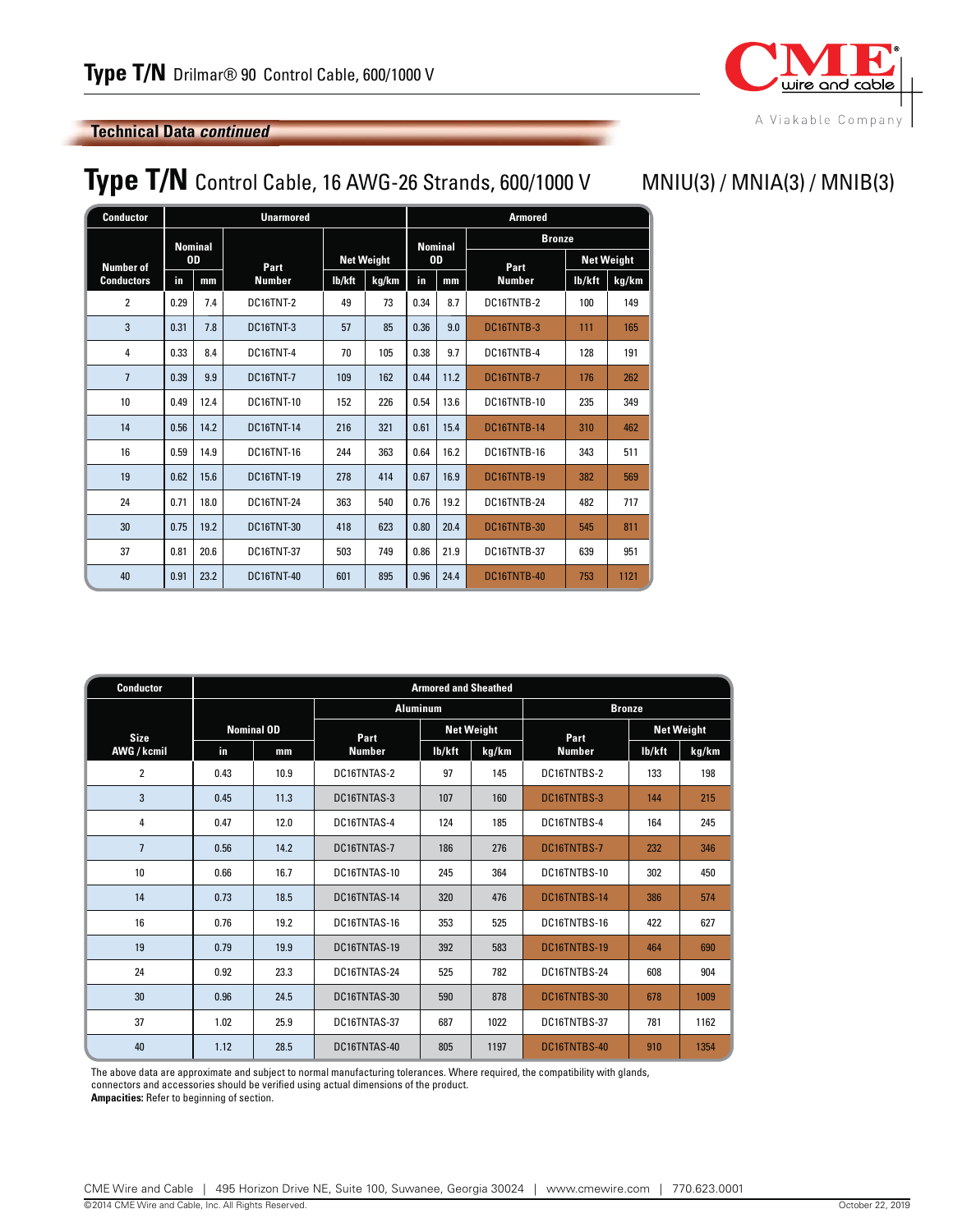

MNIU(4) / MNIA(4) / MNIB(4)

#### **Technical Data**

## **Type T/N** Control Cable, 14 AWG-19 Strands, 600/1000 V

| <b>Conductor</b>  | <b>Unarmored</b> |                |                   |                   |       |           | <b>Armored</b> |               |                   |       |  |
|-------------------|------------------|----------------|-------------------|-------------------|-------|-----------|----------------|---------------|-------------------|-------|--|
|                   |                  | <b>Nominal</b> |                   |                   |       |           | <b>Nominal</b> | <b>Bronze</b> |                   |       |  |
| <b>Number of</b>  | <b>OD</b>        |                | Part              | <b>Net Weight</b> |       | <b>OD</b> |                | Part          | <b>Net Weight</b> |       |  |
| <b>Conductors</b> | in               | mm             | <b>Number</b>     | lb/kft            | kg/km | in.       | mm             | <b>Number</b> | lb/kft            | kg/km |  |
| $\overline{2}$    | 0.32             | 8.1            | DC14TNT-2         | 64                | 95    | 0.37      | 9.3            | DC14TNTB-2    | 119               | 177   |  |
| 3                 | 0.33             | 8.5            | DC14TNT-3         | 76                | 113   | 0.38      | 9.8            | DC14TNTB-3    | 134               | 199   |  |
| 4                 | 0.36             | 9.2            | DC14TNT-4         | 95                | 141   | 0.41      | 10.5           | DC14TNTB-4    | 158               | 235   |  |
| $\overline{7}$    | 0.43             | 10.9           | DC14TNT-7         | 150               | 224   | 0.48      | 12.1           | DC14TNTB-7    | 224               | 333   |  |
| 10                | 0.57             | 14.5           | <b>DC14TNT-10</b> | 226               | 337   | 0.62      | 15.7           | DC14TNTB-10   | 323               | 480   |  |
| 14                | 0.62             | 15.6           | <b>DC14TNT-14</b> | 298               | 444   | 0.67      | 16.9           | DC14TNTB-14   | 402               | 598   |  |
| 16                | 0.65             | 16.4           | <b>DC14TNT-16</b> | 338               | 503   | 0.70      | 17.7           | DC14TNTB-16   | 447               | 666   |  |
| 19                | 0.68             | 17.3           | <b>DC14TNT-19</b> | 389               | 578   | 0.73      | 18.5           | DC14TNTB-19   | 503               | 749   |  |
| 24                | 0.78             | 19.9           | <b>DC14TNT-24</b> | 507               | 755   | 0.83      | 21.2           | DC14TNTB-24   | 638               | 950   |  |
| 30                | 0.88             | 22.3           | <b>DC14TNT-30</b> | 623               | 927   | 0.93      | 23.5           | DC14TNTB-30   | 769               | 1145  |  |
| 37                | 0.94             | 23.9           | <b>DC14TNT-37</b> | 749               | 1115  | 0.99      | 25.2           | DC14TNTB-37   | 906               | 1349  |  |
| 40                | 1.01             | 25.7           | <b>DC14TNT-40</b> | 839               | 1249  | 1.06      | 26.9           | DC14TNTB-40   | 1007              | 1499  |  |

| <b>Conductor</b> | <b>Armored and Sheathed</b> |                   |                 |                   |       |               |                   |       |  |  |  |
|------------------|-----------------------------|-------------------|-----------------|-------------------|-------|---------------|-------------------|-------|--|--|--|
|                  |                             |                   | <b>Aluminum</b> |                   |       | <b>Bronze</b> |                   |       |  |  |  |
| <b>Size</b>      |                             | <b>Nominal OD</b> | Part            | <b>Net Weight</b> |       | Part          | <b>Net Weight</b> |       |  |  |  |
| AWG / kcmil      | in                          | mm                | <b>Number</b>   | lb/kft            | kg/km | <b>Number</b> | lb/kft            | kg/km |  |  |  |
| $\overline{2}$   | 0.46                        | 11.6              | DC14TNTAS-2     | 115               | 172   | DC14TNTBS-2   | 154               | 229   |  |  |  |
| 3                | 0.47                        | 12.0              | DC14TNTAS-3     | 130               | 193   | DC14TNTBS-3   | 170               | 253   |  |  |  |
| 4                | 0.50                        | 12.8              | DC14TNTAS-4     | 153               | 228   | DC14TNTBS-4   | 197               | 293   |  |  |  |
| $\overline{7}$   | 0.60                        | 15.2              | DC14TNTAS-7     | 233               | 347   | DC14TNTBS-7   | 284               | 423   |  |  |  |
| 10               | 0.74                        | 18.8              | DC14TNTAS-10    | 332               | 495   | DC14TNTBS-10  | 399               | 594   |  |  |  |
| 14               | 0.79                        | 19.9              | DC14TNTAS-14    | 412               | 613   | DC14TNTBS-14  | 484               | 720   |  |  |  |
| 16               | 0.82                        | 20.8              | DC14TNTAS-16    | 457               | 680   | DC14TNTBS-16  | 533               | 793   |  |  |  |
| 19               | 0.89                        | 22.6              | DC14TNTAS-19    | 546               | 812   | DC14TNTBS-19  | 625               | 930   |  |  |  |
| 24               | 0.99                        | 25.2              | DC14TNTAS-24    | 685               | 1019  | DC14TNTBS-24  | 776               | 1155  |  |  |  |
| 30               | 1.09                        | 27.6              | DC14TNTAS-30    | 819               | 1219  | DC14TNTBS-30  | 921               | 1370  |  |  |  |
| 37               | 1.15                        | 29.3              | DC14TNTAS-37    | 959               | 1427  | DC14TNTBS-37  | 1067              | 1588  |  |  |  |
| 40               | 1.22                        | 31.0              | DC14TNTAS-40    | 1062              | 1581  | DC14TNTBS-40  | 1179              | 1754  |  |  |  |

The above data are approximate and subject to normal manufacturing tolerances. Where required, the compatibility with glands,

connectors and accessories should be verified using actual dimensions of the product.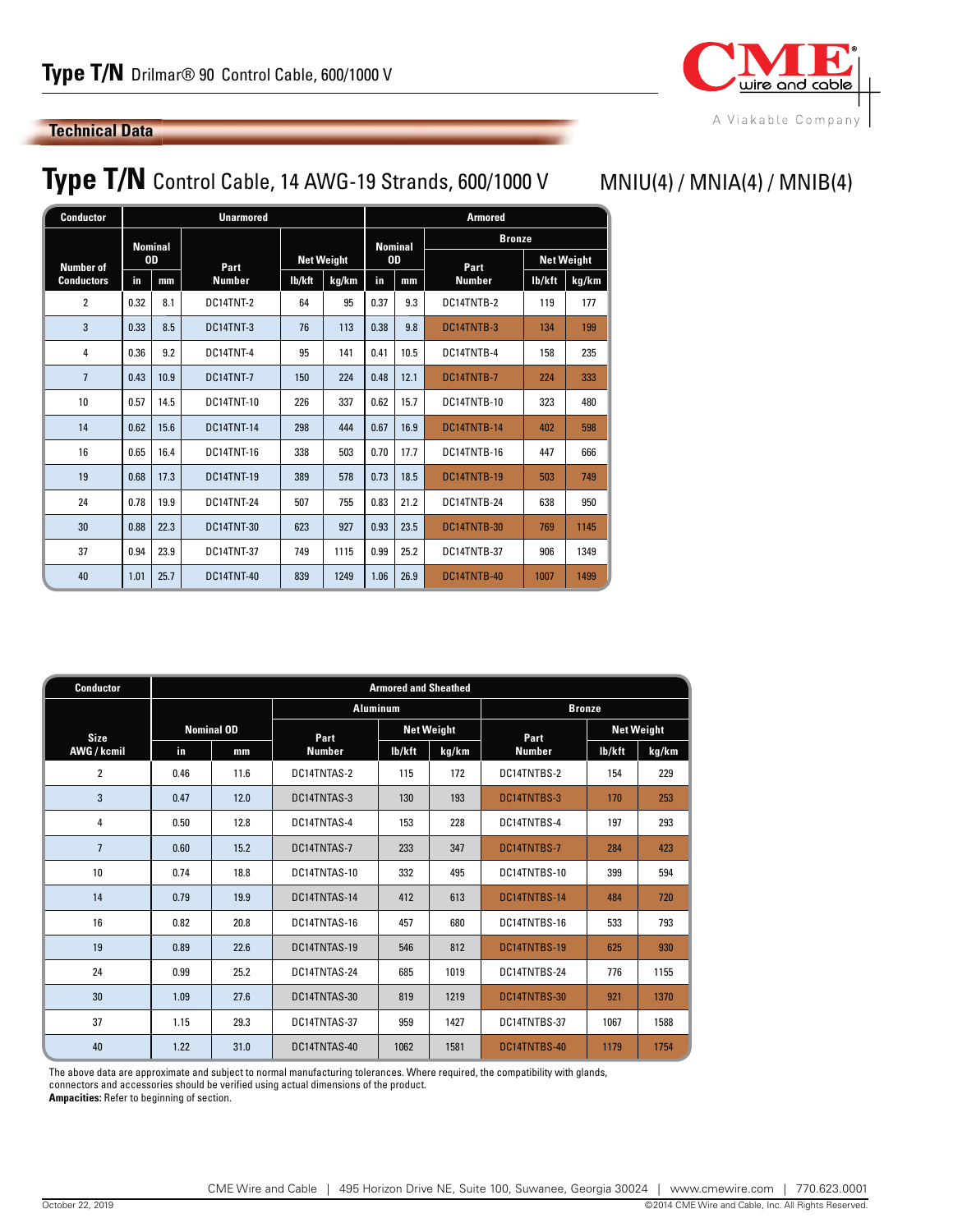

#### **Technical Data** *continued*

## **Type T/N** Control Cable, 12 AWG-19 Strands, 600/1000 V MNIU(6) / MNIA(6) / MNIB(6)

| <b>Conductor</b>              |      |                | <b>Unarmored</b>  |                   |       |                      |      | <b>Armored</b> |                   |       |  |
|-------------------------------|------|----------------|-------------------|-------------------|-------|----------------------|------|----------------|-------------------|-------|--|
|                               |      | <b>Nominal</b> |                   |                   |       | <b>Nominal</b><br>0D |      | <b>Bronze</b>  |                   |       |  |
| <b>OD</b><br><b>Number of</b> |      |                | Part              | <b>Net Weight</b> |       |                      |      | Part           | <b>Net Weight</b> |       |  |
| <b>Conductors</b>             | in   | mm             | <b>Number</b>     | lb/kft            | kg/km | in                   | mm   | <b>Number</b>  | lb/kft            | kg/km |  |
| $\overline{2}$                | 0.36 | 9.0            | DC12TNT-2         | 86                | 127   | 0.41                 | 10.3 | DC12TNTB-2     | 147               | 219   |  |
| 3                             | 0.38 | 9.5            | DC12TNT-3         | 105               | 156   | 0.43                 | 10.8 | DC12TNTB-3     | 170               | 253   |  |
| 4                             | 0.41 | 10.4           | DC12TNT-4         | 133               | 198   | 0.46                 | 11.7 | DC12TNTB-4     | 203               | 303   |  |
| $\overline{7}$                | 0.49 | 12.3           | DC12TNT-7         | 215               | 319   | 0.54                 | 13.6 | DC12TNTB-7     | 297               | 442   |  |
| 10                            | 0.65 | 16.4           | <b>DC12TNT-10</b> | 320               | 476   | 0.70                 | 17.7 | DC12TNTB-10    | 429               | 638   |  |
| 14                            | 0.70 | 17.8           | <b>DC12TNT-14</b> | 427               | 636   | 0.75                 | 19.0 | DC12TNTB-14    | 545               | 810   |  |
| 16                            | 0.74 | 18.7           | <b>DC12TNT-16</b> | 486               | 723   | 0.79                 | 20.0 | DC12TNTB-16    | 609               | 907   |  |
| 19                            | 0.78 | 19.7           | <b>DC12TNT-19</b> | 561               | 835   | 0.83                 | 21.0 | DC12TNTB-19    | 691               | 1028  |  |
| 24                            | 0.94 | 23.8           | <b>DC12TNT-24</b> | 768               | 1142  | 0.99                 | 25.1 | DC12TNTB-24    | 924               | 1375  |  |
| 30                            | 1.00 | 25.4           | <b>DC12TNT-30</b> | 897               | 1335  | 1.05                 | 26.6 | DC12TNTB-30    | 1063              | 1582  |  |
| 37                            | 1.08 | 27.3           | <b>DC12TNT-37</b> | 1084              | 1613  | 1.13                 | 28.6 | DC12TNTB-37    | 1263              | 1879  |  |
| 40                            | 1.16 | 29.4           | <b>DC12TNT-40</b> | 1212              | 1803  | 1.21                 | 30.6 | DC12TNTB-40    | 1403              | 2088  |  |

| <b>Conductor</b> |                   | <b>Armored and Sheathed</b> |                 |                   |       |               |                   |       |  |  |  |  |
|------------------|-------------------|-----------------------------|-----------------|-------------------|-------|---------------|-------------------|-------|--|--|--|--|
|                  |                   |                             | <b>Aluminum</b> |                   |       | <b>Bronze</b> |                   |       |  |  |  |  |
| <b>Size</b>      | <b>Nominal OD</b> |                             | Part            | <b>Net Weight</b> |       | Part          | <b>Net Weight</b> |       |  |  |  |  |
| AWG / kcmil      | in.               | mm                          | <b>Number</b>   | lb/kft            | kg/km | <b>Number</b> | lb/kft            | kg/km |  |  |  |  |
| $\overline{2}$   | 0.50              | 12.6                        | DC12TNTAS-2     | 143               | 212   | DC12TNTBS-2   | 185               | 276   |  |  |  |  |
| 3                | 0.52              | 13.1                        | DC12TNTAS-3     | 164               | 245   | DC12TNTBS-3   | 209               | 312   |  |  |  |  |
| 4                | 0.58              | 14.7                        | DC12TNTAS-4     | 213               | 317   | DC12TNTBS-4   | 262               | 390   |  |  |  |  |
| $\overline{7}$   | 0.66              | 16.6                        | DC12TNTAS-7     | 307               | 457   | DC12TNTBS-7   | 364               | 542   |  |  |  |  |
| 10               | 0.82              | 20.7                        | DC12TNTAS-10    | 439               | 653   | DC12TNTBS-10  | 514               | 765   |  |  |  |  |
| 14               | 0.91              | 23.1                        | DC12TNTAS-14    | 588               | 875   | DC12TNTBS-14  | 669               | 996   |  |  |  |  |
| 16               | 0.95              | 24.0                        | DC12TNTAS-16    | 654               | 973   | DC12TNTBS-16  | 740               | 1101  |  |  |  |  |
| 19               | 0.99              | 25.0                        | DC12TNTAS-19    | 737               | 1097  | DC12TNTBS-19  | 827               | 1231  |  |  |  |  |
| 24               | 1.15              | 29.1                        | DC12TNTAS-24    | 976               | 1453  | DC12TNTBS-24  | 1084              | 1614  |  |  |  |  |
| 30               | 1.21              | 30.7                        | DC12TNTAS-30    | 1118              | 1663  | DC12TNTBS-30  | 1233              | 1835  |  |  |  |  |
| 37               | 1.29              | 32.6                        | DC12TNTAS-37    | 1320              | 1964  | DC12TNTBS-37  | 1444              | 2149  |  |  |  |  |
| 40               | 1.37              | 34.7                        | DC12TNTAS-40    | 1464              | 2178  | DC12TNTBS-40  | 1597              | 2376  |  |  |  |  |

The above data are approximate and subject to normal manufacturing tolerances. Where required, the compatibility with glands, connectors and accessories should be verified using actual dimensions of the product.